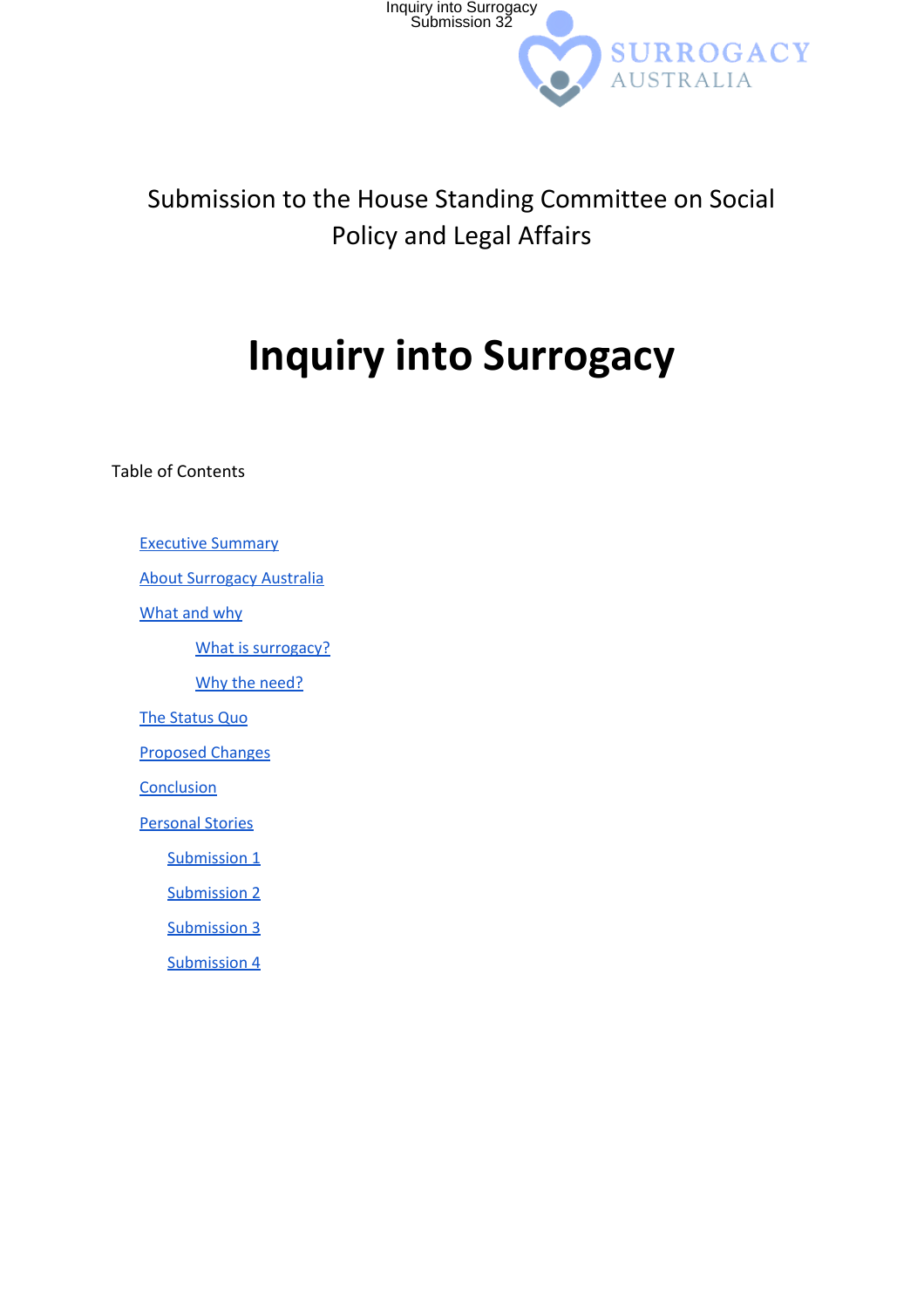

### <span id="page-1-0"></span>**Executive Summary**

As defined in the Oxford dictionary, surrogacy is "the practice of giving birth to a baby for another woman who is unable to have babies herself".

Unfortunately this simple definition belies the complex and muddled legislative framework that is currently in operation across Australia.

This mismatch of law combined with the ambiguity in the way it's applied (especially in regards to overseas surrogacy), has resulted in thousands of Australian couples, through no fault of their own, not being able to realise their dream of starting a family.

And while there are many legal matters to address, from a surrogate and intending parents point of view, we would suggest that there are two high level changes that need to happen:

- 1. allow surrogates to be compensated for carrying a baby; and
- 2. create a regulated framework that enables intending parents and surrogates to be matched.

These two changes on their own would bring untold joy and hope to couples across Australia.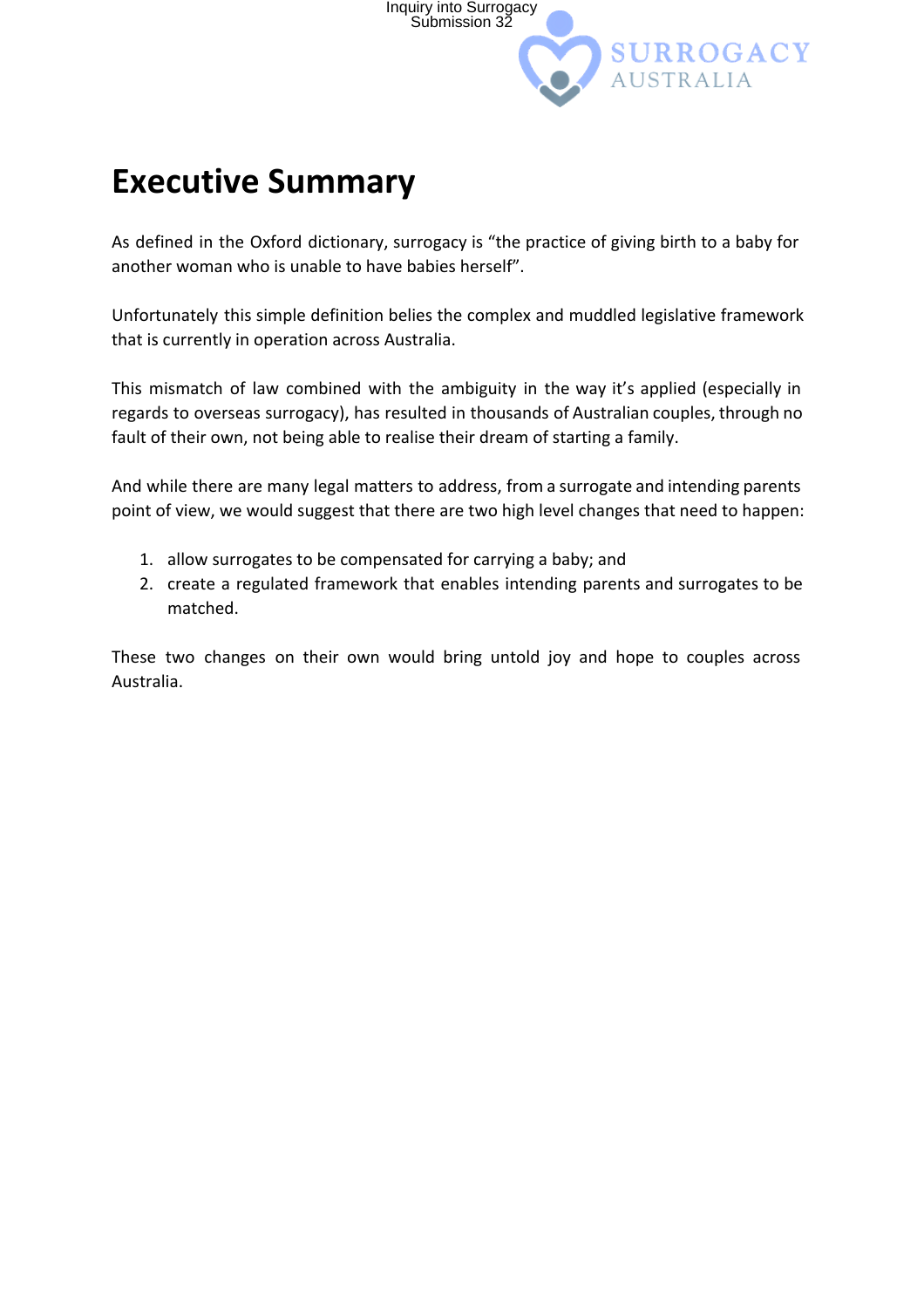

### <span id="page-2-0"></span>**About Surrogacy Australia**

Surrogacy Australia was founded in 2010.

We have 5 people on our committee, all are non-paid volunteers, with each committee member having being personally involved in surrogacy either as an intending parent (IP), current parent or surrogate.

We have over 2,000 people on our mailing list, and have a paying membership of about 400.

We have a growing profile in the media, and have been part of many state and federal committees and inquiries into surrogacy.

In partnership with Families Thru Surrogacy, we run an annual conference which is aimed at helping consumers make an informed decision about surrogacy.

Surrogacy Australia was originally focused around supporting Australians going overseas. However, after the baby Gammy story in 2014 and the subsequent crackdown on surrogacy in overseas countries such as Thailand and India, it has become increasingly difficult for a 100% volunteer organisation such as ours, to keep up with all the changes in overseas laws.

This was compounded by the fact that more countries have started to offer surrogacy services to fill the gap. These countries are often 'Developing' nations, and do not offer a well regulated framework for surrogacy.

With this trend increasing, we are concerned about the welfare of surrogates, intending parents and most importantly any babies born in substandard medical conditions.

While we still support Australians going overseas with information and help, we see our primary role now as one to help bring a better surrogacy framework to Australia.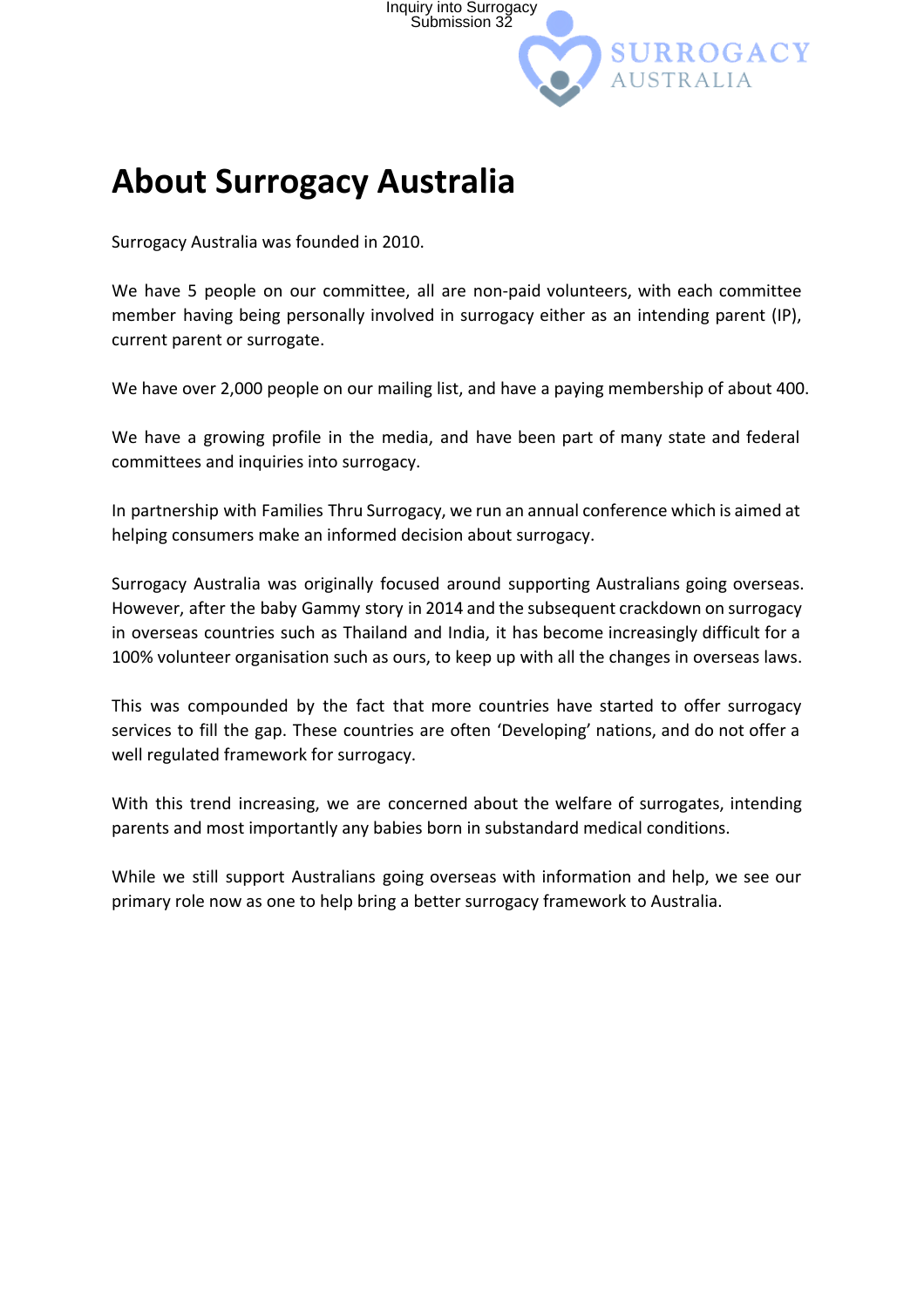

### <span id="page-3-0"></span>**What and why**

#### <span id="page-3-1"></span>**What is surrogacy?**

While most people have heard of the term surrogacy, there is some confusion to what it exactly means.

In Australia, the most common type of surrogate is a 'gestational surrogate'. A gestational surrogate is a woman who carries another couples biological child. The fact that the surrogate is not biologically related, is a critical piece of information in the surrogacy debate.

It is critical because some opponents of surrogacy argue that the process of 'giving up' the baby after birth to the biological parents is too much of a burden on the surrogate. While support to both the surrogate and intended parents is important, this concern is simply not borne out (pun intended) in practice. This touches on having proper screening processes for surrogates, which we will discuss later in the submission.

#### <span id="page-3-2"></span>**Why the need?**

In most cases, the need to use a surrogate is not one of choice. While it's true that the average age of first time mothers is increasing, it is often factors outside the couple's control that requires them to use a surrogate.

Here are three real life examples from our members explaining why they need to use a surrogate:

- 1. a woman who had cancer and required her uterus to be removed;
- 2. a 28 year women who had such severe endometriosis she had to have a hysterectomy; and
- 3. a woman who was born with MRKH syndrome (Mayer Rokitansky Küster Hauser ‐ which is the absence of uterus and/or vagina and/or cervix) meaning she could never carry a baby.

In most cases, women can still can go through IVF treatment (as long as they ovaries) so any embryos created are biologically related.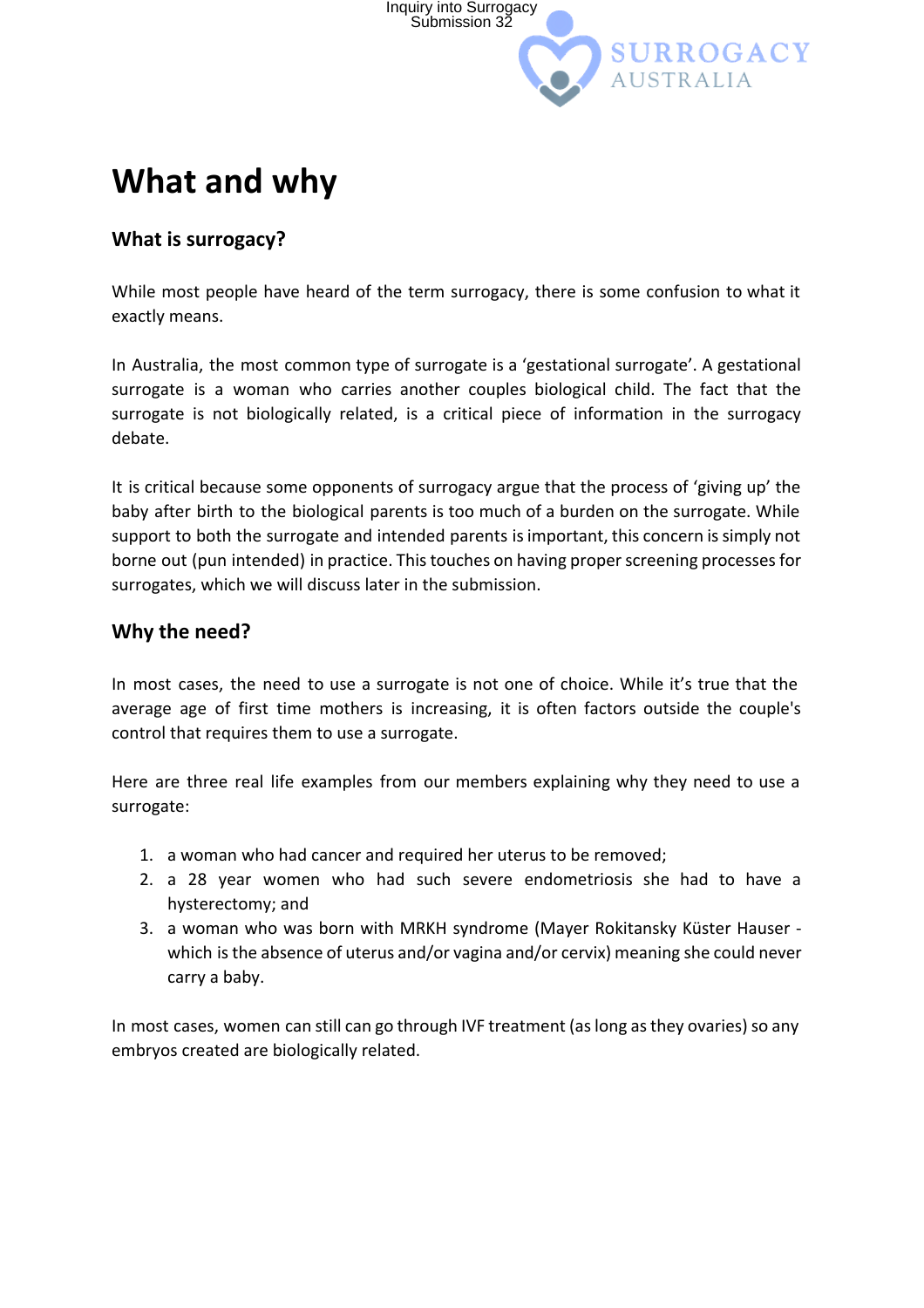

## <span id="page-4-0"></span>**The Status Quo**

Trying to start a family can be a private matter at the best of times, so when a couple need to look into surrogacy, it often means stepping outside their comfort zone.

This is especially hard to do, if like in many cases, they have already spent years of failed IVF cycles and all the emotional and financial turmoil that goes with it.

Here are some of the challenges people currently face:

- $\bullet$  intending parents can not advertise the fact they require a surrogate;
	- $\overline{O}$  this means that someone they know must first know they are trying to have a baby, then guess that they need a surrogate.
- potential surrogates are unable to advertise to be a surrogate;
	- this means there are no structured avenues for surrogates to follow to get more information.

 $\bullet$  if intending parents do require a surrogate, their immediate friends and family are often in the middle of creating their own families, thus limiting their options;

- surrogates can not be compensated;
	- the lived experience is that surrogates are not primarily incentivised by the compensation, something which can be managed within the framework criteria. Compensation or not, it is an amazingly altruistic offer;
- $\bullet$  doctors are reluctant to discuss surrogacy options as it could be seen as facilitating a surrogacy arrangement;
- Medicare will not fund your IVF treatment if you use a surrogate
	- the Medicare rules state that they will **not** help fund any IVF treatment, if the embryos are to be transferred into a woman other than the commissioning mother.
- $\bullet$  when a baby is born, the birth mother (even though in most cases they are not biologically related) is deemed the legal mother.

These are just a few of the reasons that has made Australian couples look to overseas to fulfill their dream of starting a family.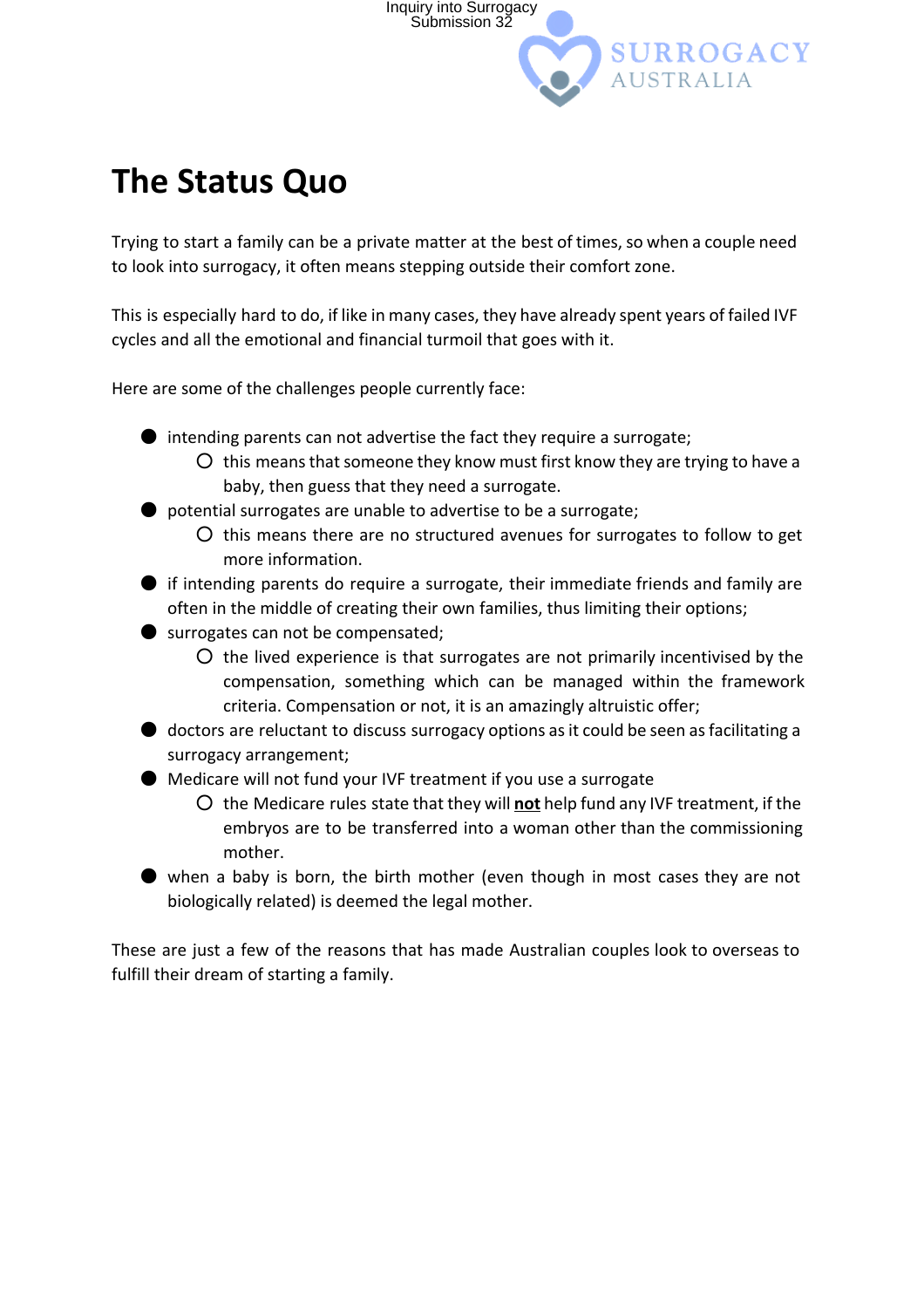

### <span id="page-5-0"></span>**Proposed Changes**

While we appreciate that further investigation needs to occur in regards to how the legal technicalities are approached (is it a process of State harmonisation of laws, or would the States cede power to the federal government etc) there are effectively three core components that need legislative change. They are:

- 1. Create a surrogacy framework that:
	- a. allows accredited service providers to match IP's and surrogates;
	- b. allows surrogates to be compensated; and
	- c. enforces legally recognition of intended parents.
- 2. Make changes to Medicare so that all couples who can not carry a baby have access to Medicare funding for IVF treatment;
- 3. Decriminalise people going overseas to engage in compensated surrogacy
	- this is currently illegal in NSW, QLD and the ACT. It is not enforced, and is not in the best interests of the child if it were.

While the concerns and well being of the surrogate and intended parents are paramount, it is arguable that the needs of the child should reign supreme, when all decisions relating to surrogacy are made.

Surrogacy Australia are open to any measure that makes sense and is reasonable. From police checks, to counselling, from surrogate screening through to psychological tests, we think a well regulated framework is not only best for all parties, but would make the most sense to the Australian public.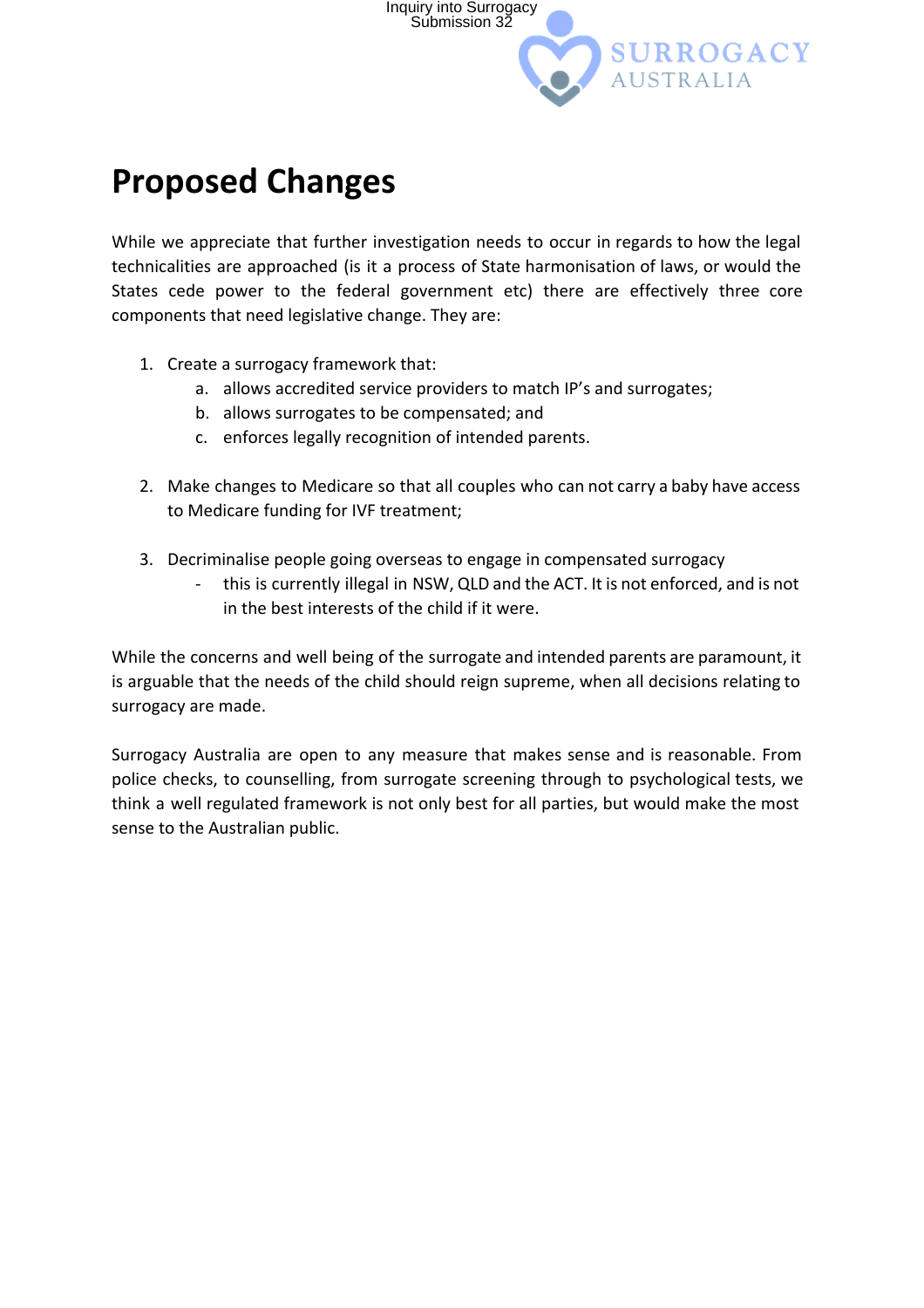

# <span id="page-6-0"></span>**Conclusion**

It is our strong contention that a compensated and well regulated surrogacy framework in Australia is the safest and best option for surrogates, intending parents and of course any children.

While there are already existing protections in place for children born through surrogacy, we believe a compensated framework will strengthen these existing protections, and allow more Australian couples to achieve their dream of starting a family here in Australia, rather than risking huge cost and medical complications overseas.

Our knowledge of how the surrogacy process works here in Australia, as well as overseasin compensated markets such as the US, clearly suggests that when done well, surrogacy is a truly beautiful process that we should be proud of.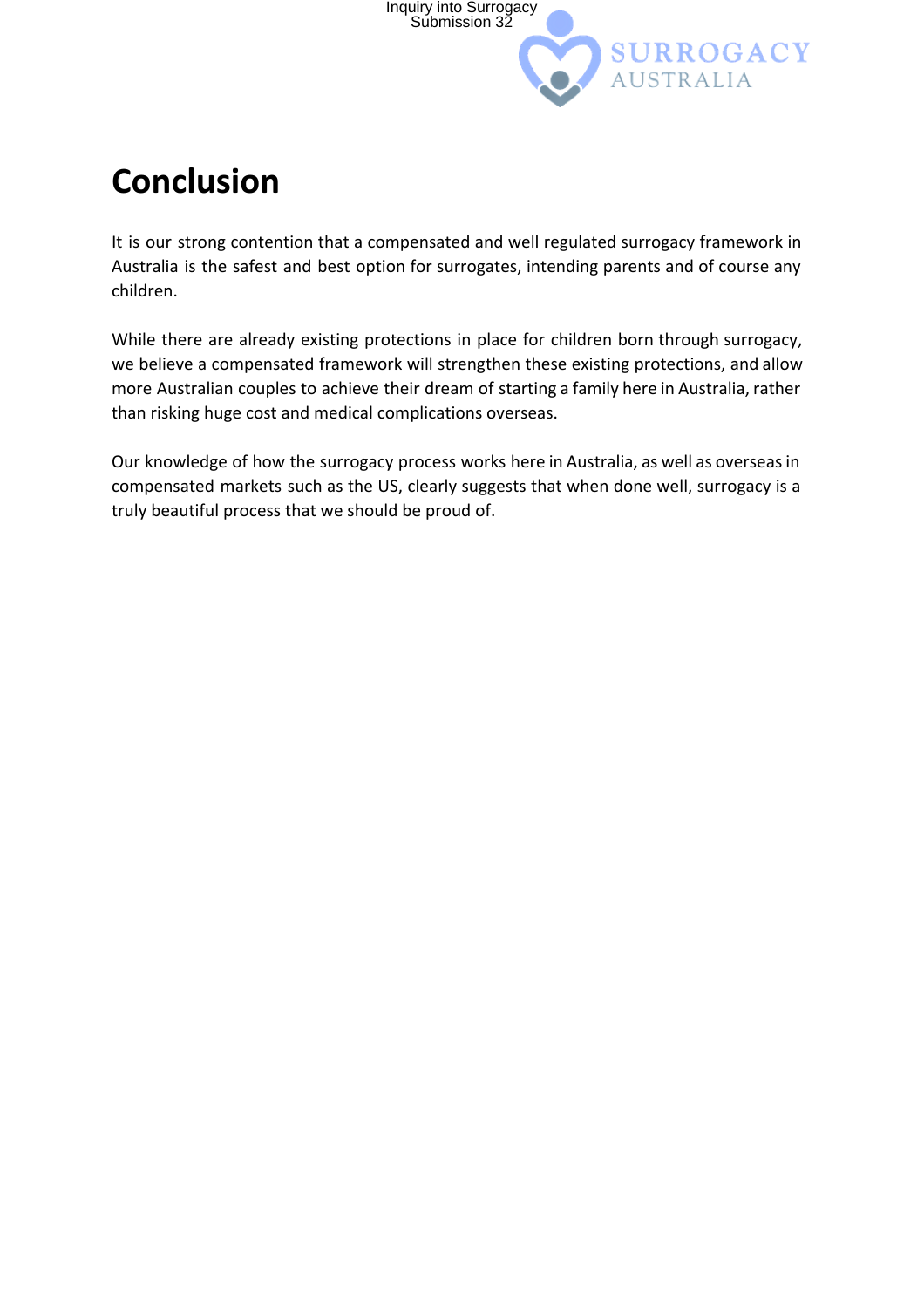

### <span id="page-7-0"></span>**Personal Stories**

#### <span id="page-7-1"></span>**Submission 1**

20 years ago due to "gross medical negligence" by a specialist I was given the mind numbing incredulous news that I would never be able to carry a baby.

The specialist had failed to follow correct recall and treatment procedures whilst I was under his care leading to a diagnosis of cervical cancer

My fiancée and I were completely unprepared for this devastating news.

After radical invasive surgery I was advised the only way we could have our own genetic child would be via a surrogacy arrangement.

I had never heard of the term 'Surrogacy" however over the next 6 years I was going to find out a lot about this word and concept and what it involved.

After many months of intensive counseling and medical preparation we attempted FIVE Non commercial surrogacy (altruistic) using my girlfriend's womb. None of these attempts resulted in a pregnancy.

It takes a certain type of person to become a surrogate and thus it was not as simple as going out and asking another friend to try for us (out of the goodness of their heart).

Our last resort was to investigate Commercial surrogacy. The two countries that could help us were the UK and the USA. After months of research and realizing that the USA had been making couples dreams of forming a family for over 30 years come true, we commenced an arrangement with the Centre For Surrogate Parenting in the USA (CSP).

From day one of making contact with the US based agency we felt supremely confident that CSP had the surrogacy process well researched and planned. This arrangement was:

- 1. very expensive (due to the dollar rate and unplanned medical complications with myself)
- 2. difficult at times due to the geographic distance;
- 3. tedious with many counseling and legal sessions (in hindsight these sessions were vital and gave us all peace of mind)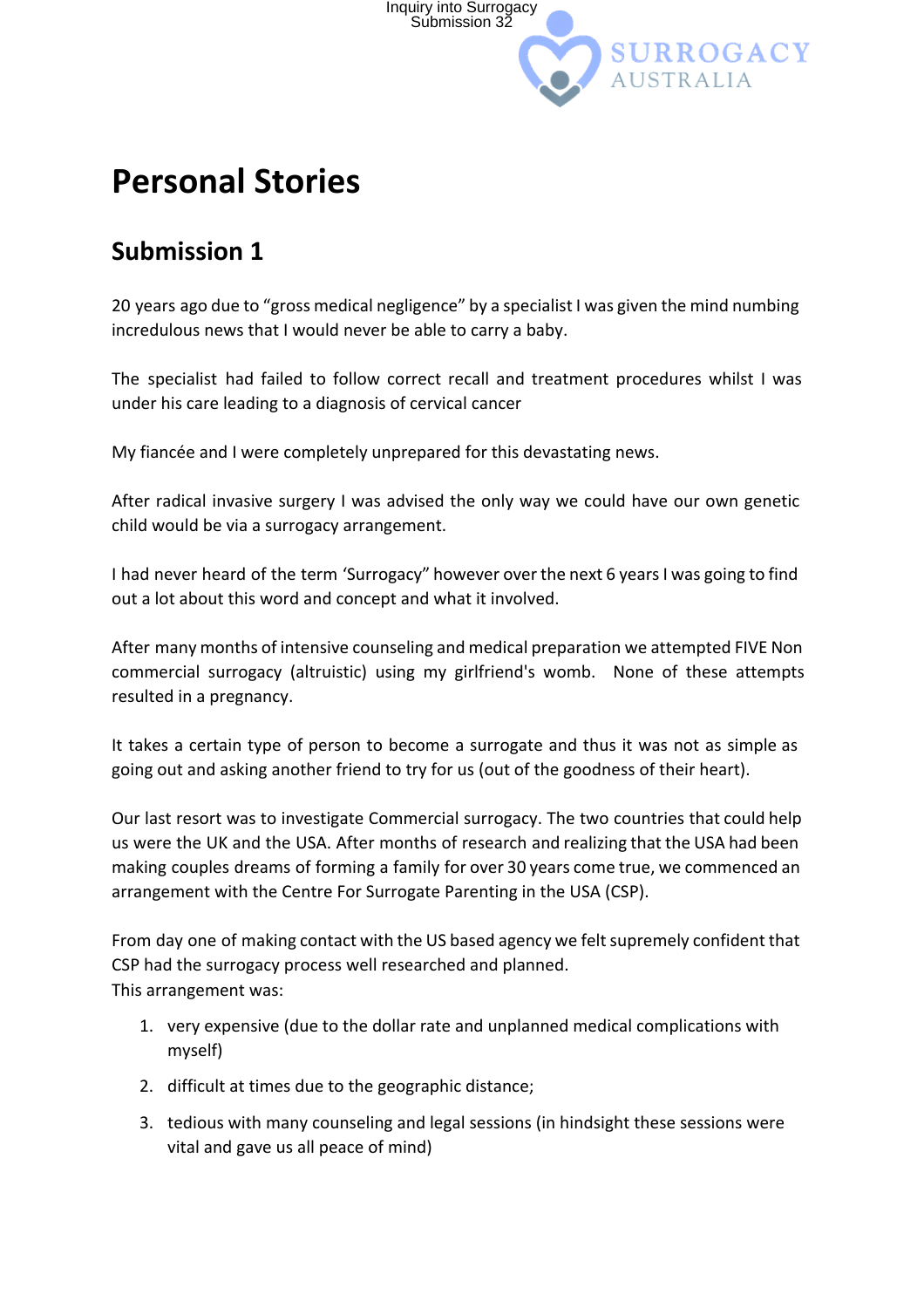

Despite the above we never felt like giving up and we never felt that CSP would give up on us.

We felt 100% confident that the Agency and its medical partner companies were constantly concerned with:

- 1. our surrogates well being;
- 2. our emotional stability and ongoing commitment to the program;
- 3. legal on and ongoing protection of the unborn child

The surrogate chose us, we did not choose or select our surrogate. She read our story and made her mind up if she wanted to help us. We then met her and once we were all counseled and prepared the arrangement commenced.

Our surrogate had children of her own, is a gifted speech therapist for children at risk and to this day, 12 years later after the birth of our amazing identical twin boys she is still in weekly contact with us.

Our boys know and understand:

- why I couldn't carry them in my body;
- $\bullet$  that both my husband and I are their genetic parents;
- $\bullet$  all about the lady who nurtured them for 9 months of gestation

We all communicate via email and our surrogate's children look forward to seeing the photo updates of our family.

We are eternally grateful to our surrogate.

SHE GAVE ME BACK WHAT WAS TAKEN AWAY FROM ME THROUGH NO FAULT OF MY OWN.

We are so grateful to the US based agency for the care, skill and expertise they imparted to us. For them it was never about the money its all about the end result for both the surrogate and the intended parents. The agency was most concerned with the well being of the surrogate as a happy fulfilling experience for her is the best referral an organization like this can hope for.

We encourage childless couples to, via a reputable agency FULLY explore the surrogacy concept and commitment. Being a family and a parent is the most rewarding thing for my husband and I.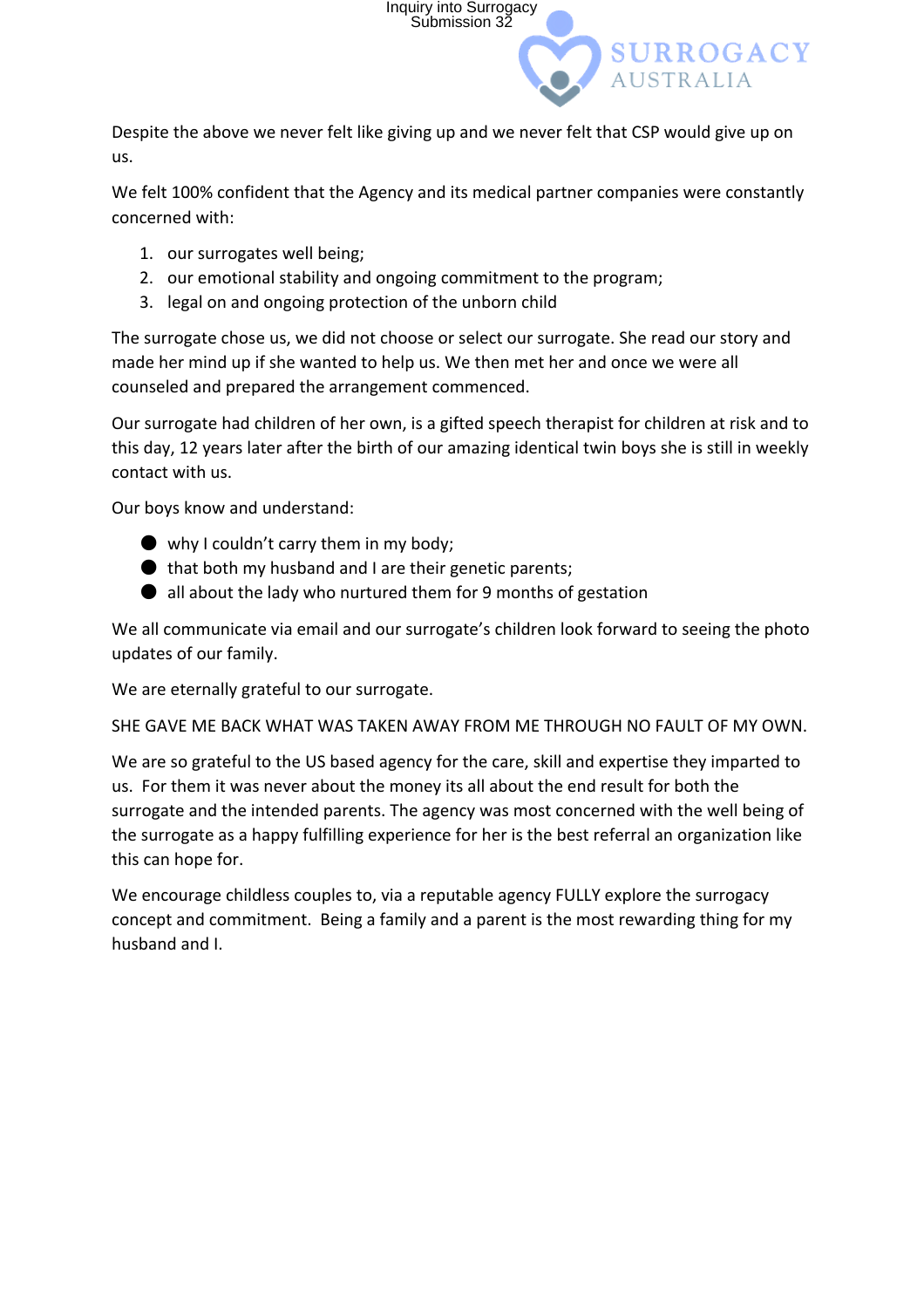

#### <span id="page-9-0"></span>**Submission 2**

| Years trying to have a family?   | 7+ years to have another child                                                                                                                                                                                                       |
|----------------------------------|--------------------------------------------------------------------------------------------------------------------------------------------------------------------------------------------------------------------------------------|
| Money spent                      | Considerable amount of money on IVF and<br>medical treatment in Australia (upwards of<br>\$30,000) and greater than \$120,000 in the<br>US.                                                                                          |
| Personal impact                  | Until our pregnancy with our child by<br>surrogacy, the fertility journey<br>was<br>extremely difficult and stressful for myself,<br>my husband and our family. Surrogacy has<br>been a world of love and a healing balm.            |
| Benefit of an improved framework | If the laws in Western Australia accurately<br>reflected the facts of a surrogacy situation<br>(it is not an adoption) and arrangements<br>for surrogacy were faster and<br>less<br>prohibitive, we would not have gone<br>overseas. |

I was mistakenly diagnosed with adeno‐carcinoma of the cervix after the birth of oursecond child and my cervix was removed. Due to complications from that unnecessary surgery, I developed secondary infertility and other medical issues which resulted in lot of medical management. After trying to fall pregnant naturally with our much wanted third child, we resorted to IVF. We tried numerous attempts at 'soft' and then full‐scale IVF which was extremely expensive, invasive, time consuming and psychologically challenging for myself, my husband and our family. Finally, we very fortunately fell pregnant with our third child. Because I had my cervix removed, I unfortunately had to undergo a further operation and have a cervical suture put in to keep the pregnancy in place. In itself this procedure carried risk, was uncomfortable and emotionally challenging. Tragically, due to the cervical suture, I developed an undiagnosed infection at 26 weeks pregnancy. It was an extremely traumatic and life-threatening emergency situation for myself and my child. Our baby was born by emergency caesarean and died in my arms. I was extremely ill in intensive care. My husband thought he was going to lose both of us. The pain and grief of that loss and trauma is inexpressible.

Many doctors and nurses in hospital asked us if we would try again. Initially it seemed impossible to contemplate. Age was not on our side. We sought a lot of medical advice and decided that we would try one last round of IVF. It was extremely difficult to go through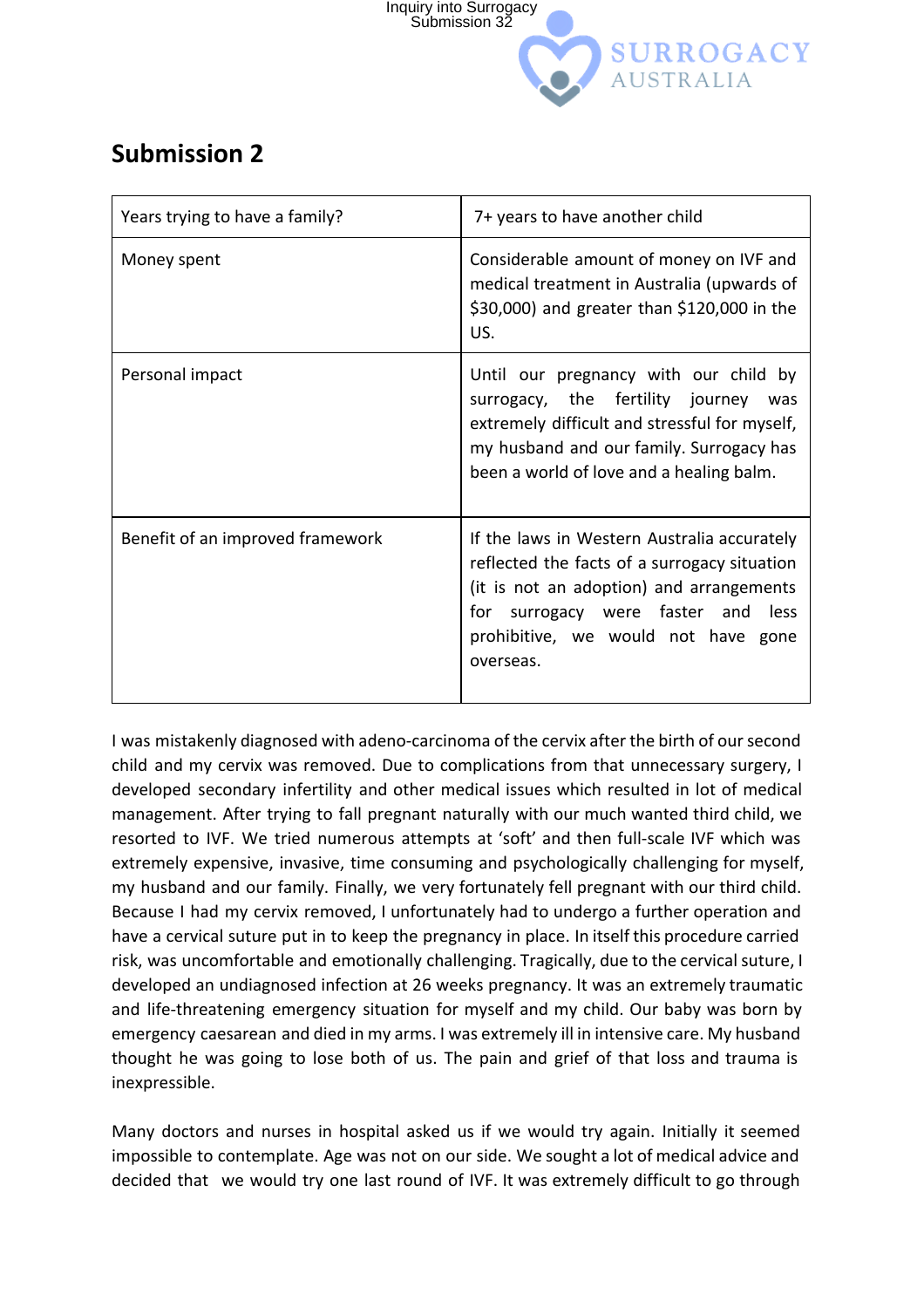that again. We produced one viable embryo. Ultimately we received conflicting medical advice that a further pregnancy would be too risky. We were told that we should consider disposing of our embryo.

Inquiry into Surrogacy Submission 32

**SURROGACY** 

Here was the dark room with no doors and no windows. We couldn't bear to dispose of our embryo. We felt surrogacy was our only option.

I have no sisters. I have no female cousins or relatives who have finished their families. I had two friends offer to carry the embryo. However the processes in Western Australia are unwieldy, relatively untested and uncertain. We did not have time on our hands. We had two other children who were meanwhile growing up. My husband and I felt very unsure about testing the boundaries of close friendship. Further, the law in Western Australia was such that we would have been required to adopt our biological child and the birth mother (with no biological connection) could change her mind about a misplaced (in my view) legal right to keep the child which she had not created but carried.

I am a lawyer and my husband and I both strongly felt that we wanted to consider a system with a strong legal framework protecting and supporting all participants and facilitating the process. We looked at cheap options overseas (India and the Ukraine) but only seriously considered the USA because of its long established frameworks and the experience of agencies involved. We chose to pursue surrogacy through an agency (rather than directly) for the same reasons – experience and established practices. We chose an agency with more than 30 years' experience.

We were lucky that we could afford the costs which were significant.

We went through an involved psychological screening and matching process. We had detailed contracts drawn up by lawyers (our gestational carrier had independent representation) addressing the entire process and various possibilities.

We were extremely pleased with the support provided by the agency to both ourselves and our gestational carrier with ongoing contact with a psychologist for all parties and group meetings for our gestational carrier. We had no issues.

We obtained a pre-birth order from a court based on affidavit evidence which accurately reflected the facts to date and named us as parents. On the basis of that document, we were also able to be named as parents on our child's birth certificate.

We were extremely blessed that our journey went without a hitch. Our gestational carrier fell pregnant and had an easy pregnancy with a natural delivery. We went to the US for the transfer of our one embryo (which was shipped by biological courier), our 20 week ultrasound and the birth of our child. We stayed in hospital and had our own room. Our gestational carrier came and went as she pleased. She expressed for us for several weeks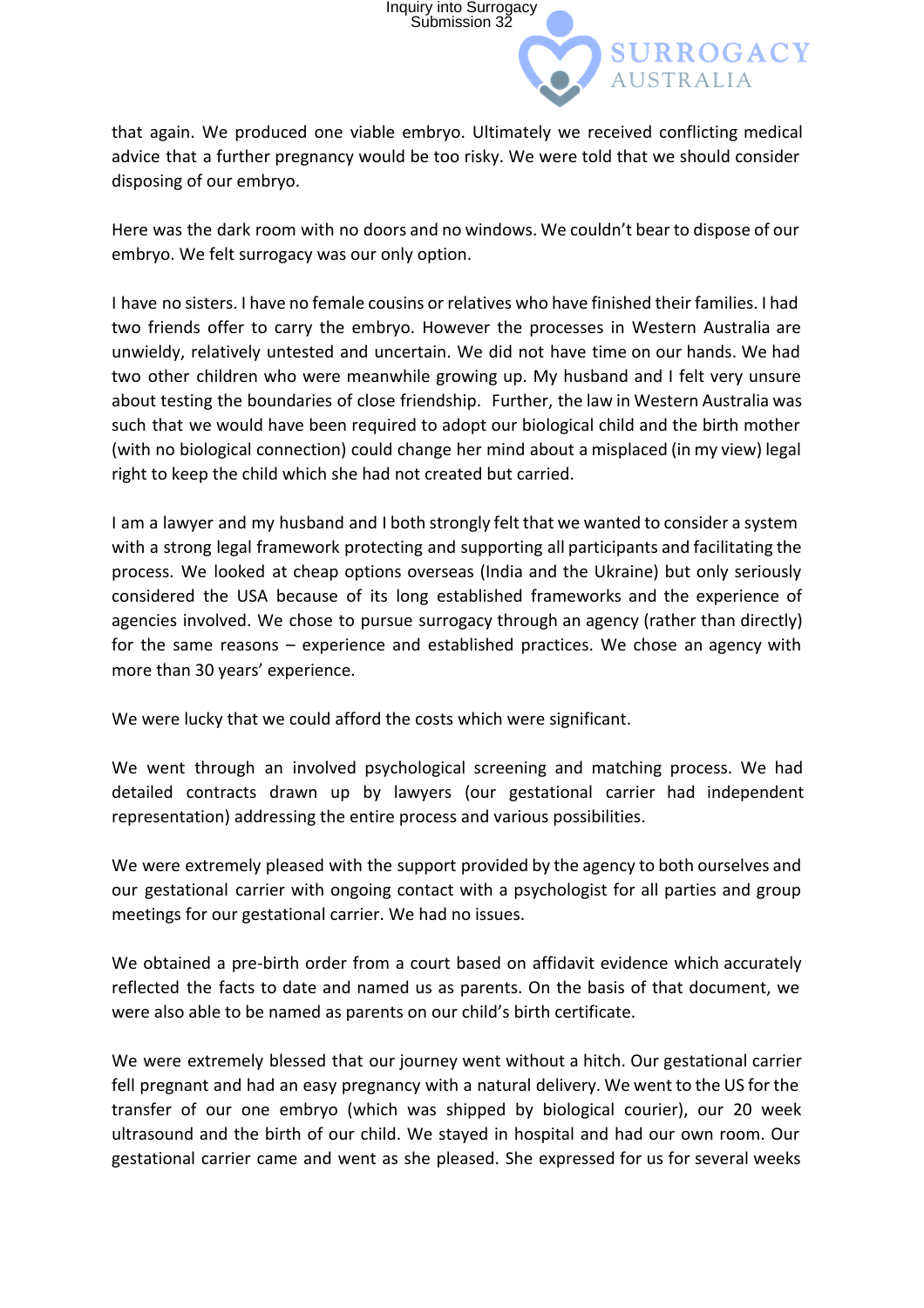

and then we returned to Australia.

Often there is a concern that the gestational carrier will somehow feel as if she is 'giving away' her baby. This was a question we asked our agency but it is not born out by research or experience. Surrogates have deeply considered why they wish to be surrogates and their connection with any child they carry. Our gestational carrier felt like she was giving us back our baby which she felt she had effectively been 'babysitting.' She said it was the biggest gift that she could ever imagine giving anyone and it was like 100 Christmases rolled into one. All that our surrogate wanted to do was bring a healthy baby into the world for us.

We have a happy, healthy child who brings untold joy to her siblings and immediate and extended family and all the people who accompanied us in our journey. We have a fantastic ongoing relationship with our gestational carrier, her husband and all of her children.

I believe that we can do beautiful life‐giving things for each other if we can just take the blinkers away and it is entirely possible to create new life-enhancing types of relationships.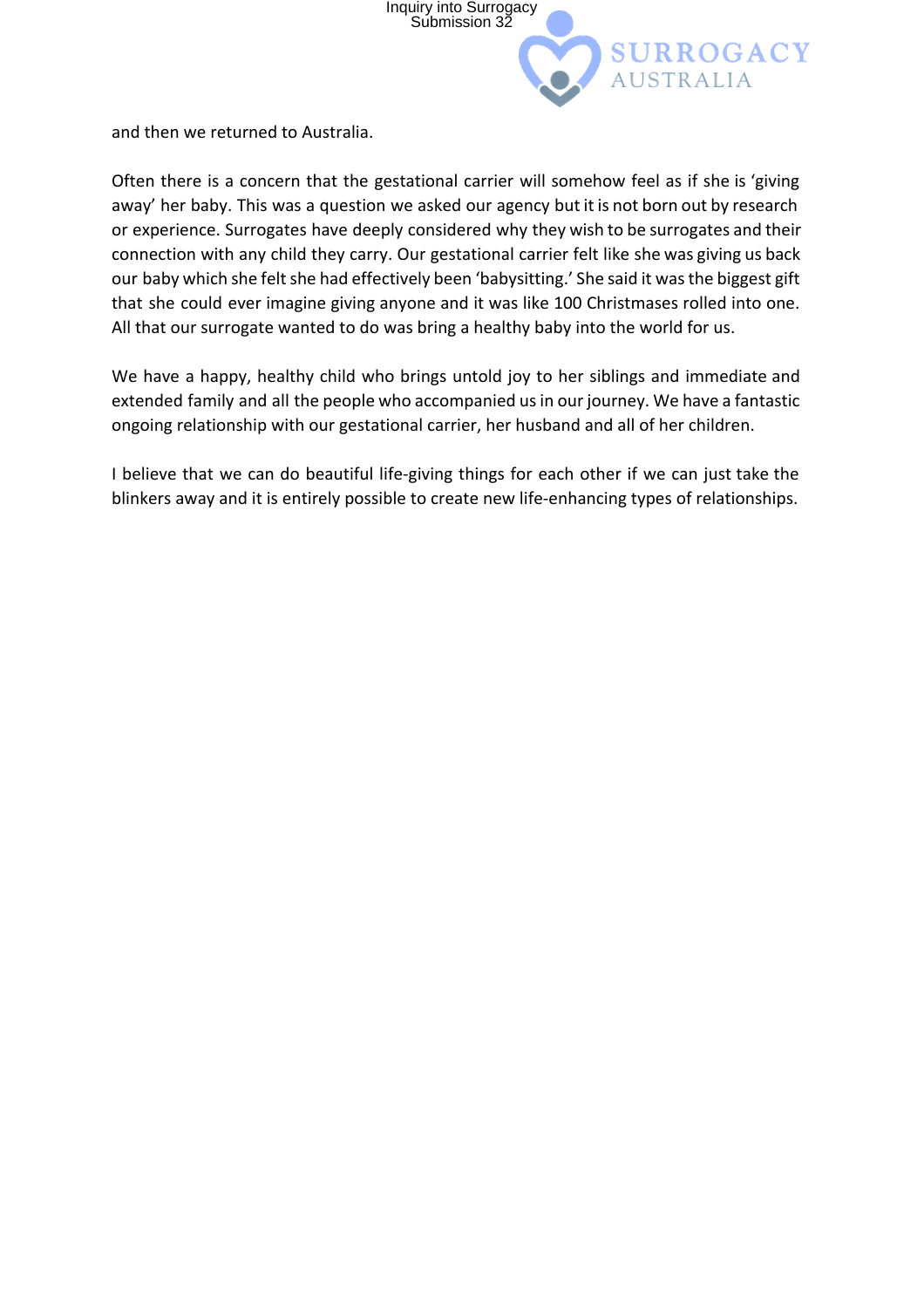

#### <span id="page-12-0"></span>**Submission 3**

| Years trying to have a family? | 10+ years to start family                                                         |
|--------------------------------|-----------------------------------------------------------------------------------|
| Money spent                    | $$200,000+$                                                                       |
| Personal impact                | Looking to sell house and go to the US.<br>Disconnect between friends and family. |

My wife and I have spent 10 years trying to start our family. We started trying to have a family when we were both in our mid 20's, and continued to do IVF cycle after IVF cycle, as each time we were given hope and encouraged to keep trying.

It is not lost on us that medical practitioners make large amounts of money from each IVF cycle, which makes their goal of making money disconnected with ours, which is to create a family in the least number of IVF attempts. I will be interested to see how many send this inquiry a submission. Hopefully I'm proved wrong!

We have endured ectopic pregnancies, miscarriages and countless amounts of money and time trying to start a family.

We will not give up, as it is something we want to do, no matter the cost.

We are now seriously considering moving to the US to start our family over there.